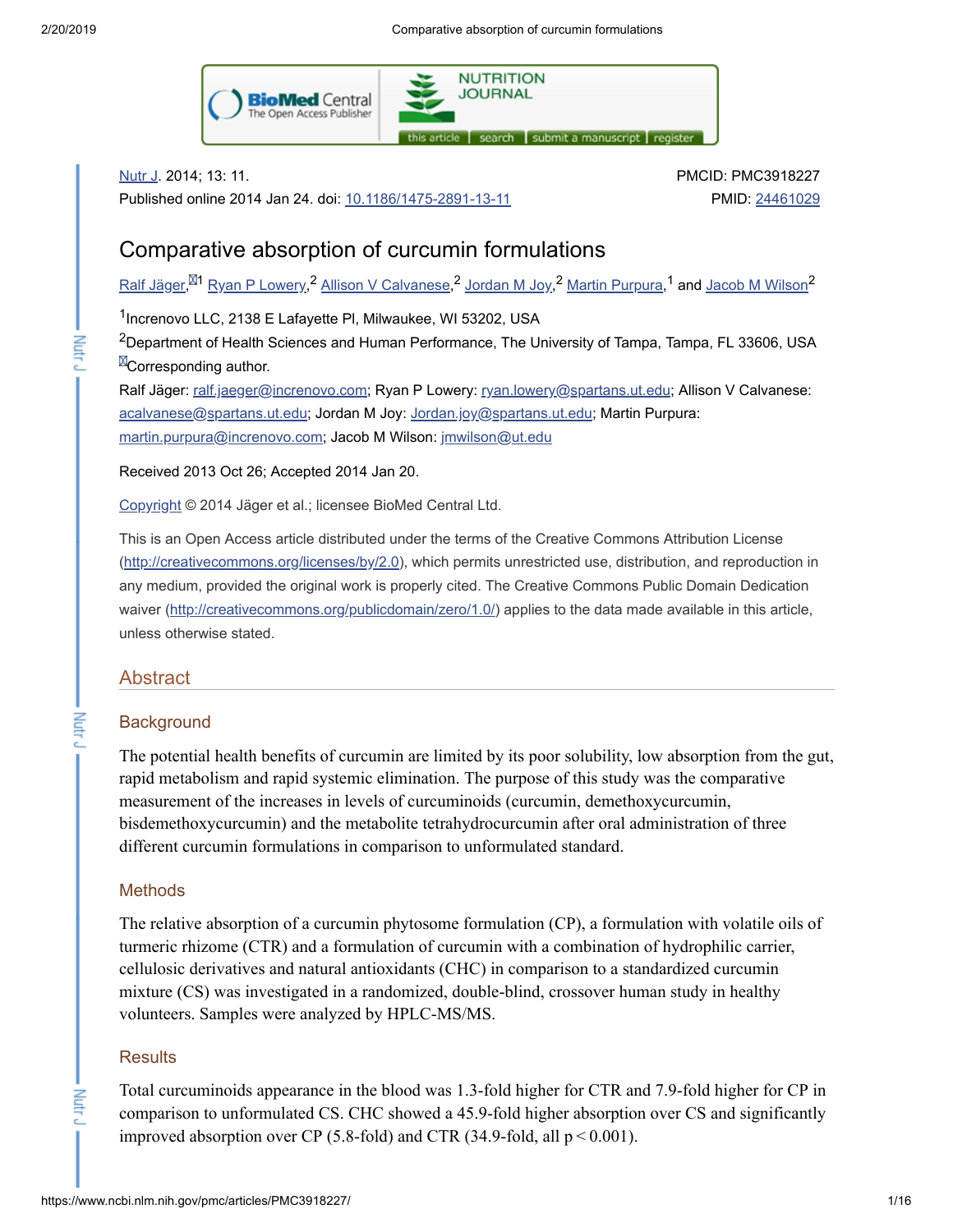**Nutry** 

# **Conclusion**

A formulation of curcumin with a combination of hydrophilic carrier, cellulosic derivatives and natural antioxidants significantly increases curcuminoid appearance in the blood in comparison to unformulated standard curcumin CS, CTR and CP.

**Keywords:** Curcumin, Absorption, Bioavailability

# **Background**

Curcumin (diferuloylmethane; 1,7-bis[4-hydroxy-3-methoxyphenyl]-1,6-heptadiene-3,5-dione) is the major bioactive component of the spice herb turmeric or *Curcuma longa* L., a widely used natural food product in curry powder and food coloring (mustard). While used traditionally in Indian and Chinese medicine and widely consumed in the Asian diet, recent clinical studies have demonstrated its benefits in several health ailments including cancer [\[1](#page-12-0),[2](#page-12-1)], immune deficiencies [\[3](#page-12-2)], cardiovascular health [\[4](#page-13-0)], Alzheimer's [[5](#page-13-1)], diabetes [\[6\]](#page-13-2), arthritis [\[7](#page-13-3)] and Crohn's disease [\[8\]](#page-13-4), despite having a low bioavailability [\[9\]](#page-13-5). Curcumin has been shown to increase vasodilation similar to exercise [\[10](#page-13-6)] and to curcumin ingestion with aerobic exercise training is more effective than curcumin ingestion or aerobic exercise training alone [\[11](#page-13-7)]. Curcumin works by way of modulating multiple molecular targets, cell signaling proteins, cell cycle proteins, cytokines and chemokines, enzymes, receptors and cell surface adhesion molecules  $[12,13]$  $[12,13]$  $[12,13]$  $[12,13]$ . As a polyphenolic antioxidant, curcumin has been shown to have neuroprotective  $[14]$  $[14]$  and anti-inflammatory properties  $[15]$  $[15]$ . Commercially available natural curcumin is a mixture of three curcuminoids: curcumin (ca. 75%), demethoxycurcumin (ca. 15%), and bisdemethoxycurcumin (ca. 5%) [[16\]](#page-13-12).

However despite its demonstrated effects, the potential health benefits of curcumin are limited by its poor solubility, low absorption from the gut, rapid metabolism and rapid systemic elimination [\[17](#page-13-13)]. While the major portion of ingested curcumin is excreted through the feces unmetabolized, the small portion that is absorbed is extensively converted to its water-soluble metabolites, glucuronides and sulfates. Microbial metabolism of curcumin yields dihydrocurcumin, and tetrahydrocurcumin through NADPH dependent reduction. Curcumin and its reduced metabolites are conjugated with monoglucuronide via beta-glucuronidase, a monosulfate via sulfatase enzymes and a mixed sulfate/glucuronide, resulting in curcumin-glucuronoside, dihydocurcumin glucuronoside, tetrahydrocurcumin glucuronoside or corresponding monosulfate and mixed sulfate/glucuronoside (see Figure  $1)$  [[18,](#page-13-14)[19\]](#page-13-15).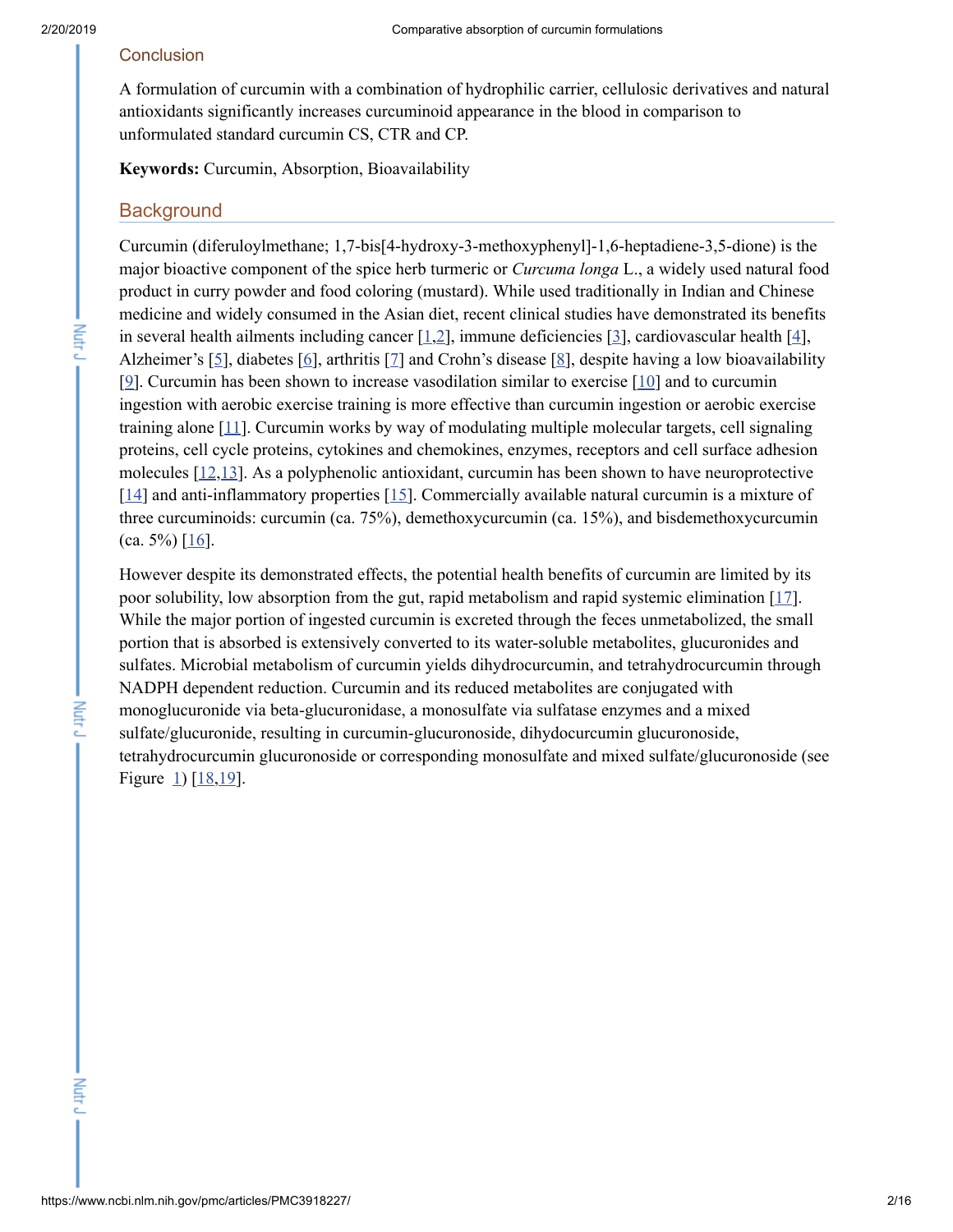Nutr<sub>J</sub>

Nutr<sub>J</sub>



Different strategies have been pursued to improve the absorption of curcumin including nanocrystals, emulsions, liposomes, self-assemblies and nanogels [[20\]](#page-14-0). In animals, co-administration of curcumin with an extract obtained from the black pepper has been shown to increase the absorption (AUC) of curcumin by 1.5-fold. Whereas, a complex of curcumin with phospholipids increased absorption by 3.4-fold [\[21\]](#page-14-1) and a formulation of curcumin with a micellar surfactant (polysorbate) has been shown to increase the absorption of curcumin in mice 9.0-fold  $[22]$  $[22]$ . A micro emulsion system of curcumin, which consists of Capryol 90 (oil), Cremophor RH40 (surfactant), and Transcutol P aqueous solution (co-surfactant) has been shown to increase the relative absorption in rats by 22.6-fold  $[23]$  $[23]$ . Polylacticco-glycolic acid (PLGA) and PLGA-polyethylene glycol (PEG) (PLGA-PEG) blend nanoparticles increased curcumin absorption by 15.6- and 55.4-fold, respectively, compared to an aqueous suspension of curcumin in rats [[24](#page-14-4)].

Food-grade formulations to enhance the absorption of curcumin have been studied in human clinical trials [\[25](#page-14-5)[,26](#page-14-6)]. A proprietary formulation of curcumin has been developed retaining and utilizing more components of the raw turmeric root which are usually eliminated during extraction. The combination of curcuminoids and volatile oils of turmeric rhizome (CTR) resulted in a 6.9-fold increase in human absorption of curcumin [\[25](#page-14-5)]. The inclusion of curcumin in a lipophilic matrix (Phytosomes, Curcumin:Soy Lecithin:Microcrystalline Cellulose 1:2:2, CP) has been shown to increase the relative human absorption of curcumin by 19.2-fold [\[26](#page-14-6)]. A formulation made by mixing curcumin with glycerin, gum ghatti, and water, followed by wet milling and dispersion by high-pressure homogenization has been shown the increase curcumin appearance in the blood by 27.6-fold [[27\]](#page-14-7). A novel curcumin formulation which was made water soluble by dispersing curcumin and antioxidants (tocopherol and ascorbyl palmitate) on a water-soluble carrier such as polyvinyl pyrrolidone has been shown to have greater antidepressant action compared to conventional curcumin [\[28\]](#page-14-8).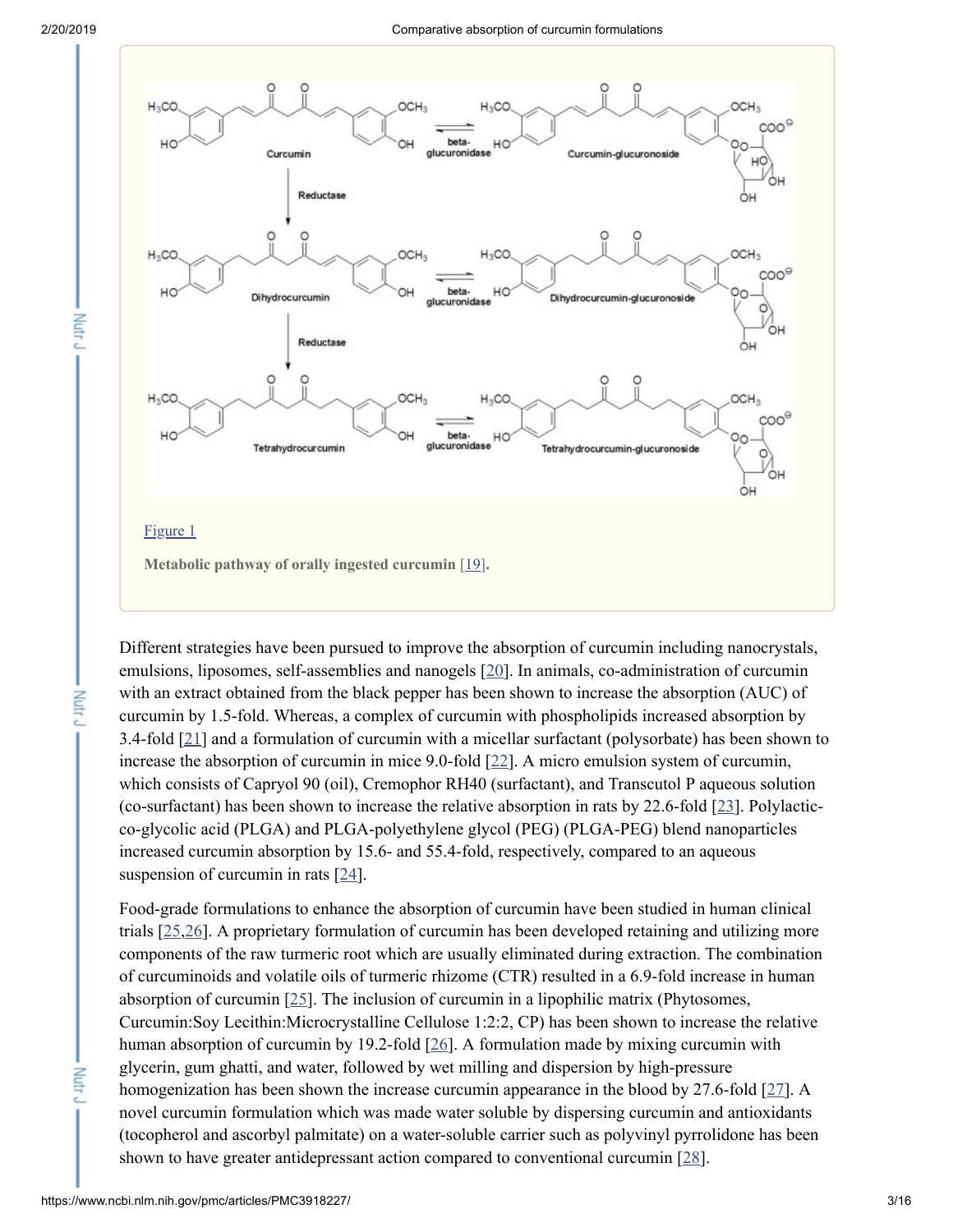#### 2/20/2019 Comparative absorption of curcumin formulations

The purpose of this study was the comparative measurement of the increases in levels of curcuminoids (curcumin, demethoxycurcumin, bisdemethoxycurcumin) and the metabolite tetrahydrocurcumin (see Figure [2\)](https://www.ncbi.nlm.nih.gov/pmc/articles/PMC3918227/figure/F2/) in plasma after the administration of a single dose of the above mentioned novel water soluble curcumin formulation containing turmeric extract 20-28%, a hydrophilic carrier 63-75%, cellulosic derivatives 10-40% and natural antioxidants 1-3% (CHC), in comparison to CP, CTR and standard curcumin (CS) in healthy volunteers.



# **Methods**

## **Subjects**

Fifteen subjects were recruited for this study of which twelve subjects (11 male, 1 female; age  $23.0 \pm$ 2.4 years; height  $182.9 \pm 6.1$  cm; weight  $86.2 \pm 4.2$  kg; 1 African American and 11 Caucasian) completed the study. One subject never started the study and the other two drop-outs occurred due to personal reasons. One drop-out was caused because the subject was feeling faint during the blood draw and was instructed to not continue to avoid a syncope episode, and the second drop out was due to a lack of compliance with the protocol. The protocol was approved by The University of Tampa Institutional Review Board and the study was registered with Current Controlled Trials (ISRCTN28011391).

## Study materials

CP (lot number 30857/M3) was acquired from Indena USA Inc., Seattle, WA, USA. CTR (lot number 1206/B-16) was acquired from DolCas Biotech, LLC, Landing, NJ, USA. CS (lot number [C90680\)](https://www.ncbi.nlm.nih.gov/nuccore/C90680) was acquired from Sabinsa Corporation, East Windsor, NJ, USA. And CHC (lot number CU20DNS1- 008/009) was provided by OmniActive Health Technologies, Inc., Morristown, NJ, USA. An inert filler (microcrystalline cellulose) was used to match the total weight of each of the study materials. Subjects consumed optically identical 6 hard gel capsules of each of the study materials per setting yielding 376 mg of total curcuminoids for CHC, CTR and CP and 1,800 mg of total curcuminoids for CS. The dose was selected based on Cuomo et al. [\[26](#page-14-6)].

# Study procedure

**Nutry** 

Prior to testing, each volunteer underwent screening and the consent visit to ensure eligibility and voluntary willingness to participate. Following consent, each volunteer completed 4 trials with 9 blood draws each in a randomized, double–blinded order separated by 7 days. During each trial, each volunteer reported to the laboratory in the morning between 6:00 and 10:00 hours following a 10-hour overnight fast (except for water). Subjects enrolled in the study needed to meet the following inclusion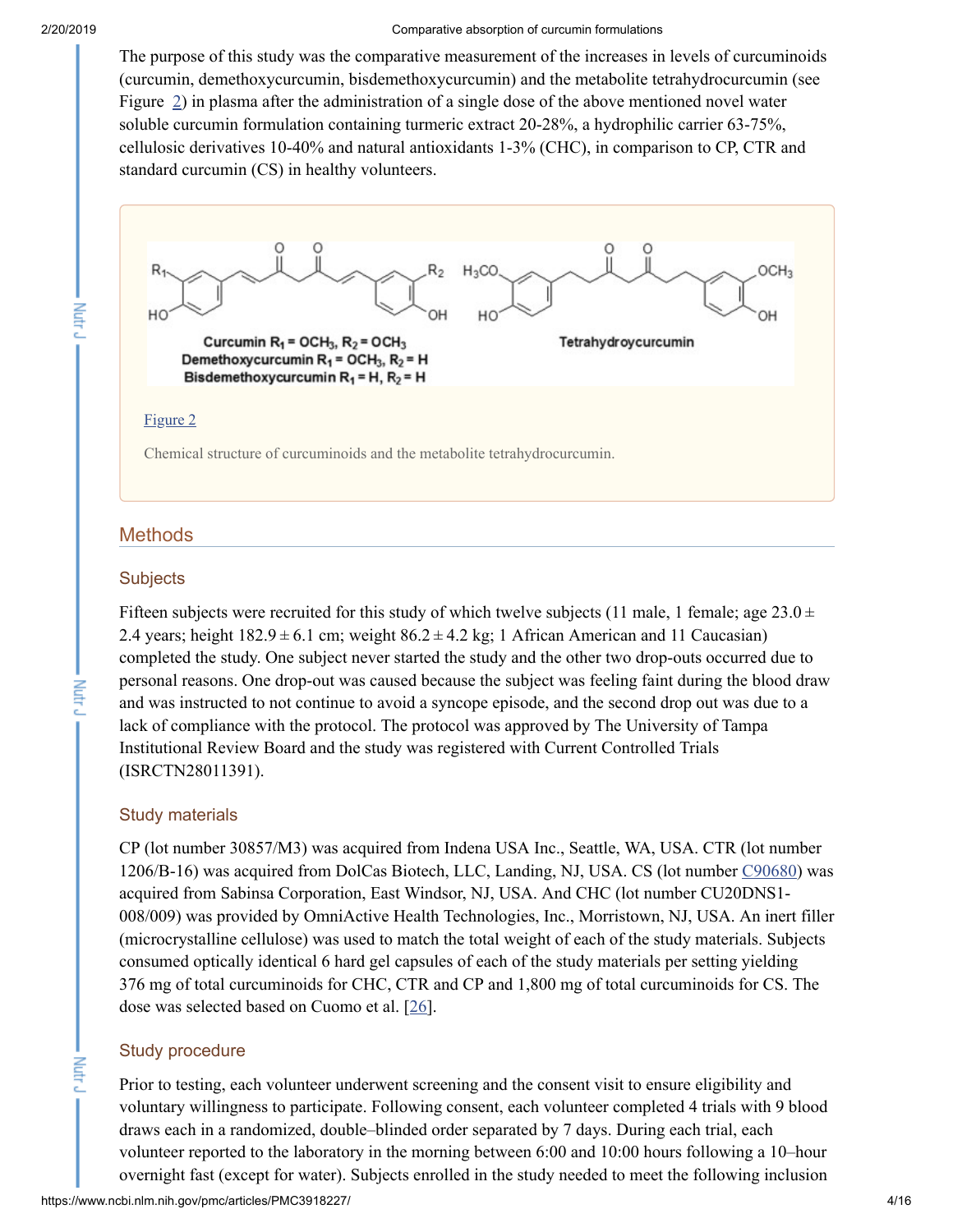**Putte** 

**Nutry** 

**Nutry** 

#### 2/20/2019 Comparative absorption of curcumin formulations

parameters: 20-35 years of age; have not been consuming any curcumin-containing supplements or foods for two weeks prior to testing; no history of any of the following: gastrointestinal problems, gallbladder issues, hyperacidity, gastric/duodenal ulcers; no use of NSAIDS or any blood thinners/antithromobic agents; no prior use of H2 blockers, proton pump inhibitors or blood sugar-lowering agents; non-diabetic, non-hyperglycemic, non-hemophiliac; and no known allergies to soy.

During each visit, the volunteer was seated comfortably while a catheter was introduced into a forearm vein by a qualified phlebotomist. After equilibration, a baseline blood sample was collected and one of four treatment dosages of curcumin was consumed with water. Blood samples were then drawn at 1, 2, 3, 4, 5, 6, 8 and 12 hours intervals following product consumption (see Figure  $\overline{3}$ ). After the 4-hour and 8-hour blood samples had been drawn, a turmeric–free standardized meal was provided. The first meal consisted of 40 g chocolate whey protein isolate and 80 g instant oatmeal dissolved in 30 mL of water plus 473 mL of water to drink. The second meal consisted of 230 g turkey breast, 2 slices of whole wheat bread, 15 g light miracle whip, 170 g of fat free Greek yogurt and 473 mL of water to drink. Each subsequent trial was separated by at least 7 days as a washout period and followed identical study procedures, except for the consumption of a different curcumin formulation. Product formulations were blinded to both the investigators and the volunteers and coded so that neither knew which formulation is consumed during each trial.



# Sample collection

During each timepoint, 6 mL of blood were drawn off the catheter into vacutainer tubes. Blood tubes were centrifuged at  $2000 \times g$  for 10 minutes and plasma was aliquoted into eppendorf storage until analysis. Plasma samples were stored in a -80°C freezer until analysis and thawed only once prior to avoid degradation.

# Sample preparation

The sample preparation was performed in accordance with Cuomo et al. [\[26](#page-14-6)]. A 0.2 mL aliquot of plasma was transferred to a clean microcentrifuge tube and next treated with 100 μL of a solution containing 1000 U of β-Glucuronidase/sulfatase (EC 3.2.1.31) from *Helix pomatia* (Sigma, St. Louis, MO) in 0.1 M phosphate buffer (pH 6.86). The resulting mixture was then thoroughly vortexed and incubated at 37°C for 1 hour to hydrolyze the phase-2 conjugates of curcuminoids. After incubation, curcuminoids were extracted with 1 mL of ethyl acetate, and the mixture was vortexed for 1 minute,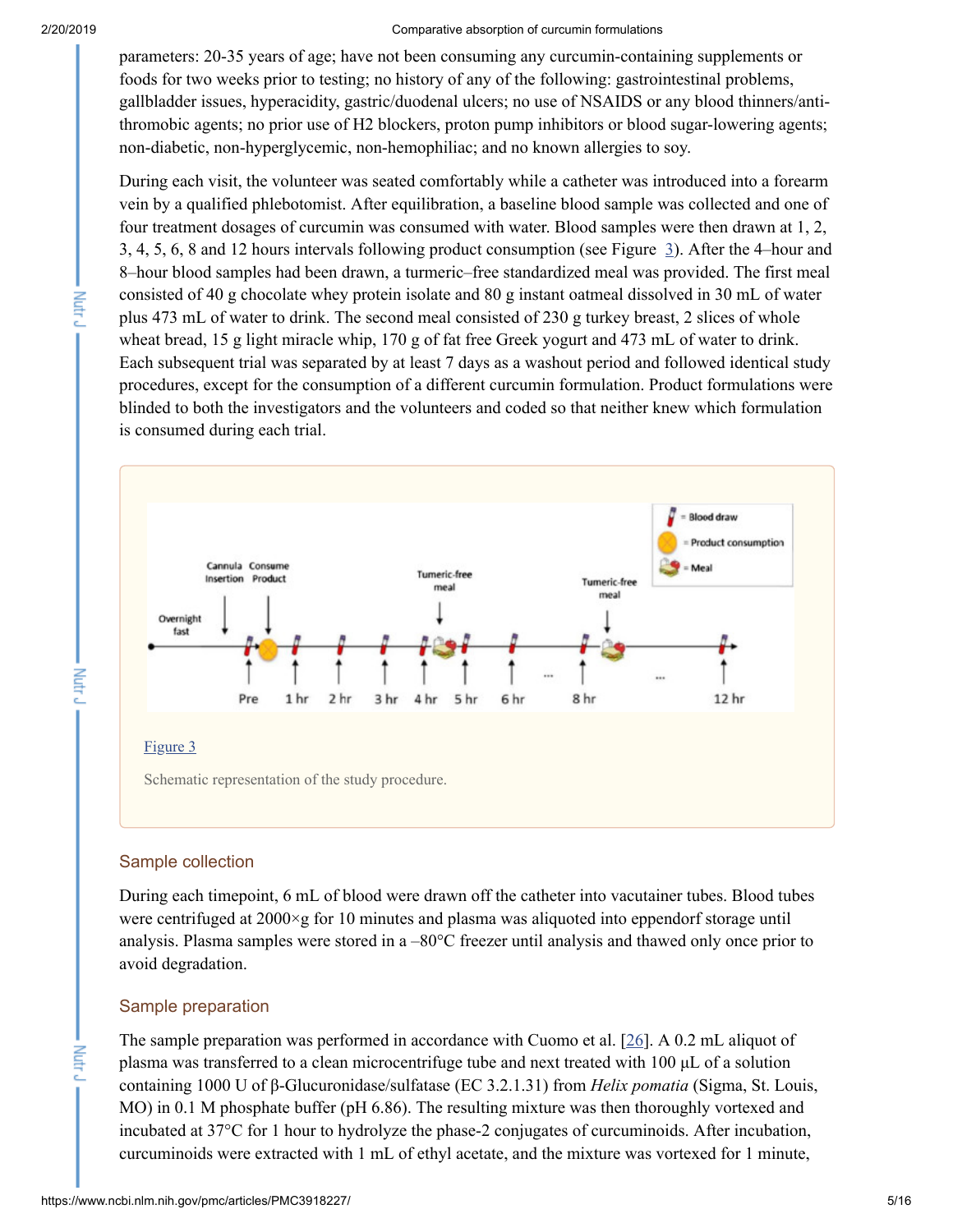Nutry

**Nutry** 

**Lutry** 

#### 2/20/2019 Comparative absorption of curcumin formulations

followed by sonication in a water bath for 15 minutes. After centrifugation at 15,000 g for 6 minutes, the upper organic layer was transferred to a 2 mL microcentrifuge tube and evaporated to dryness at 30°C under negative pressure in a centrifugal concentrator. This process was repeated for a total of two extractions. This solution concentration was 50 ng/ul. The dried extract was reconstituted in 100 μL of methanol, and 10 μL was injected into the HPLC-MS/MS. An internal standard "Salbutamol" (ISTD) was prepared and used to ensure data accuracy. The standard curcuminoids for quantitation were obtained from Sigma Aldrich, USA.

## Chromatographic analysis of the curcuminoids

The blood plasma samples were evaluated for curcumin, demethoxycurcumin, and bisdemethoxycurcumin [\[26](#page-14-6)] and tetrahydrocurcumin [\[21\]](#page-14-1) by tandem mass spectrometry detection (HPLC/MS/MS). Prior to the actual study a case study was performed to validate and the analytical method. A six-point calibration curve was created by plotting the peak area ratio (y) of curcumin to internal standard versus the curcumin concentration. The regression parameters were calculated using the MassHunter Workstation Software (Agilent Technologies, Santa Clara, CA). The calibration curves were linear in human plasma with curves of  $y = 1.24x$  (r = .99) and  $y = 0.58x$  (r = 0.99) for curcumin and tetrahydrocurcumin, respectively. The accuracy of curcumin and tetrahydrocurcumin in the control sample was 92-100% and 101-105%, respectively, with a coefficient of variation of 5.7 and 3.7%, respectively. The analytical method was able to detect curcumin, demethoxycurcumin, bisdemethoxycurcumin and tetrahydrocurcumin in human plasma and is very accurate and reliable. The Internal Standard "Salbutamol" (ISTD) was prepared by adding 5.0 mg to 100 ml of Methanol in a volumetric flask then vortex. This solution concentration was 50 ng/ul. HPLC-MS-MS: Agilent 1290 HPLC system with an Aglient 6460 tandem mass spectrometer with ESI source. Column: Kinetex XB-C18 100 Å, 2.1×50 mm, 2.6 micron. Pre-column: security guard ultra, C18, 2.1 mm. Temperature in column chamber was set to  $50^{\circ}$ C. The mass spectrometer was run in the multiple reaction monitoring (MRM) mode and the transitions monitored were  $m/z$  373.2  $\rightarrow$  137.1 for tetrahydrocurcumin, 369.1  $\rightarrow$ 285.1 for curcumin, 339.1  $\rightarrow$  255.1 for demethoxycurcumin, and 309.1  $\rightarrow$  225.0 for bisdemethoxycurcumin.

## Statistical analysis

The population pharmacokinetics following the oral administration of the curcumin formulations were assessed by a Non-linear Mixed Effects Model using SPSS 21.0 (SPSS Inc., Chicago, IL). All plasma concentrations were log-transformed by use of natural logarithms and analyzed for meeting assumptions before proceeding with analysis. This two-stage model approach evaluates the fixed effects that demonstrate the bioavailability parameters of the four curcuminoids across the population for whom the curcumin formulations are intended and the random effects denote the variability of plasma concentrations across the subjects from the entire population. The fixed effects that demonstrate the bioavailability parameters in the population were included as the interaction in metabolic processes of the four curcuminoids over the time sampling hours 1-12 hours, specific to each curcumin formulation. The random effects were included to account for the auto-correlation of residuals in the extent of bioavailability across the different curcumin formulations in the same subjects. Plasma concentrations of all curcuminoids  $k$  ( $k = 1, \ldots, 4$ ) measured for the individual subject *i* ( $i = 1, \ldots, N$ ) at each time sampling hour  $j$  ( $j = 1, \ldots 8$ ) was further characterized into a vector Ckij with the curcumin formulations compared in separate levels over the duration of the study. Mean plasma concentration time curves were obtained by taking the antilogarithm of the mean predicted plasma concentration during each time point for the individual curcuminoids across the formulations. The  $c_{\text{max}}$  was the maximum observed plasma concentration directly from the mean plasma concentration time profile and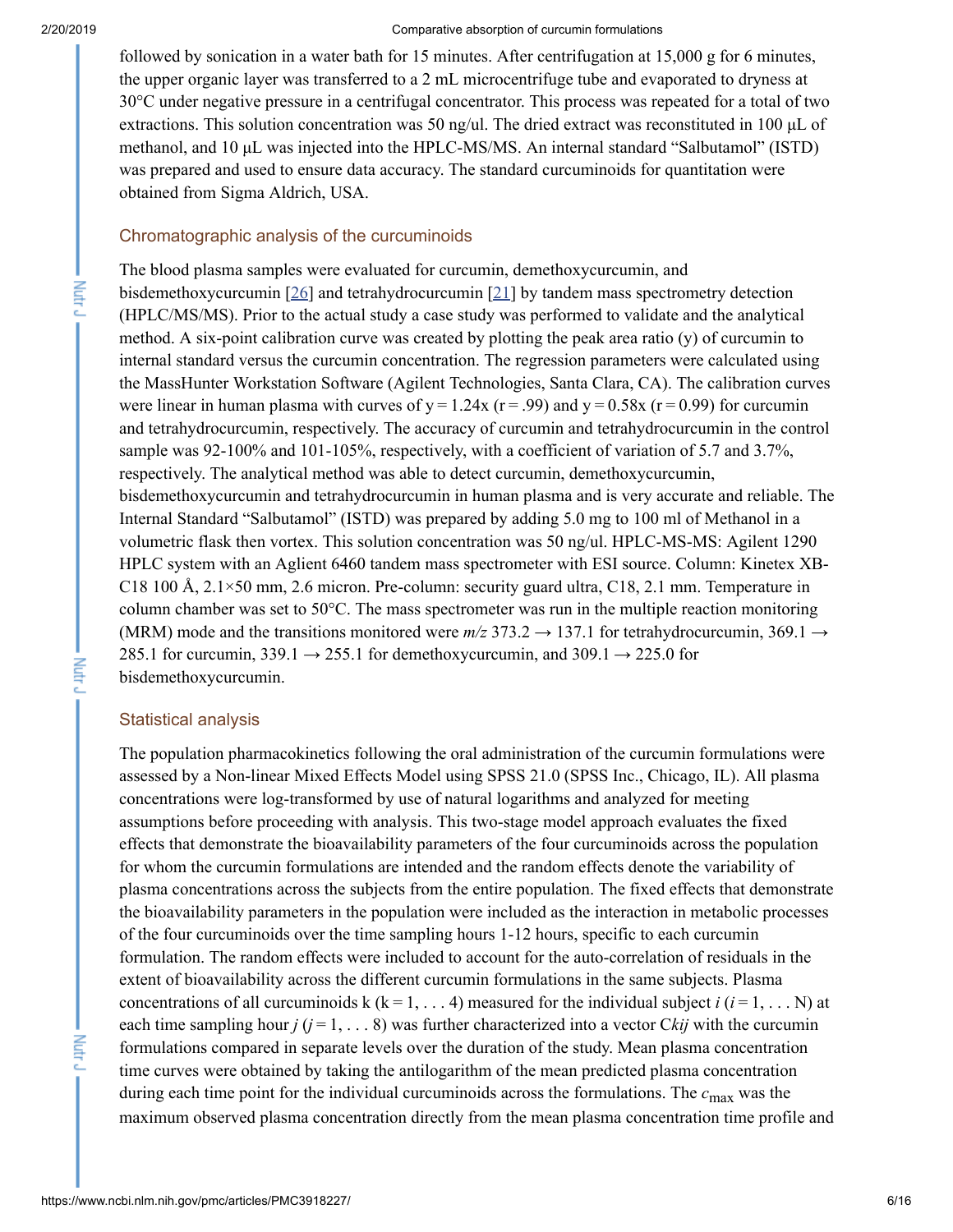#### 2/20/2019 Comparative absorption of curcumin formulations

the Area Under the Plasma Concentration Time-Curve (AUC) was calculated by the definite integral from 0-12 hours of the mean plasma concentration time-curves. Calculation of *t*½ could not take place as a number of the formulations did not decline in concentration over the 12 hour time period.

# **Results**

Absorption of curcumin, demethoxycurcumin, bisdemethoxycurcumin, and appearance in the blood of tetrahydrocurcumin was measured in 12 healthy volunteers ( $n = 12$ ) in a randomized, double-blind, crossover study. The subjects consumed either 376 mg of total curcuminoids in the form of CP, CTR, or CHC, or 1,800 mg of the corresponding non-formulated CS in accordance with Cuomo et al. [\[26](#page-14-6)] Since free curcumin could not be detected in previous studies [[26\]](#page-14-6), even at levels of up to 12,000 mg [\[29](#page-14-9)], plasma samples were treated with *Helix pomatia* glucuronidase/sulfatase before HPLC-MS/MS analysis (for experimental details, see the Experimental Section). All four treatments were well tolerated and no adverse events were reported.

Pharmacokinetic data of the individual curcuminoids for the formulation were each plotted on a plasma concentration vs. time-curve (Figures  $\frac{4}{3}$  $\frac{4}{3}$  $\frac{4}{3}$  and  $\frac{5}{2}$  $\frac{5}{2}$  $\frac{5}{2}$ ). Area Under the Plasma Concentration Time-Curve (AUC),  $c_{\text{max}}$ ,  $t_{\text{max}}$  and relative absorption (F) were calculated for each curcuminoid at all levels of the formulations and are presented in Table  $\perp$ . The relative absorption was calculated by dividing the value of test product (CTR, CP or CHC) by the value of reference product (CS) multiplied by the dosage of the reference product (1,800 mg) divided by dosage of the test product (376 mg).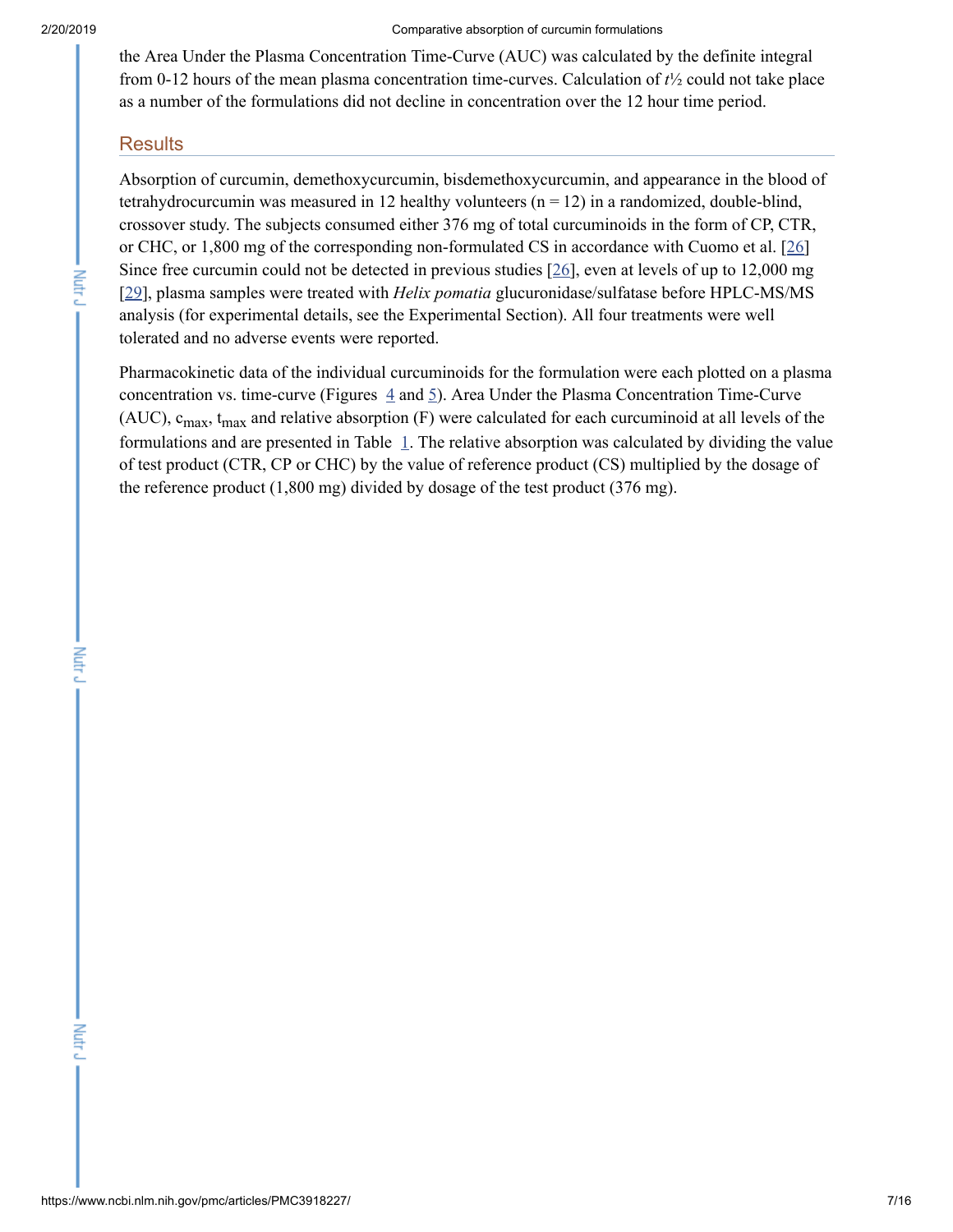Nutr<sub>J</sub>

Nutr<sub>J</sub>



# [Figure](https://www.ncbi.nlm.nih.gov/pmc/articles/PMC3918227/figure/F4/) 4

**Plasma concentrations time-curves for curcumin, demethoxycurcumin, bisdemethoxycurcumin, and tetrahydrocurcumin for ▲ CHC** ♦ **CP CS ● CTR formulations.** Concentrations are expressed in ng/mL and refer to enzymatically hydrolyzed plasma samples.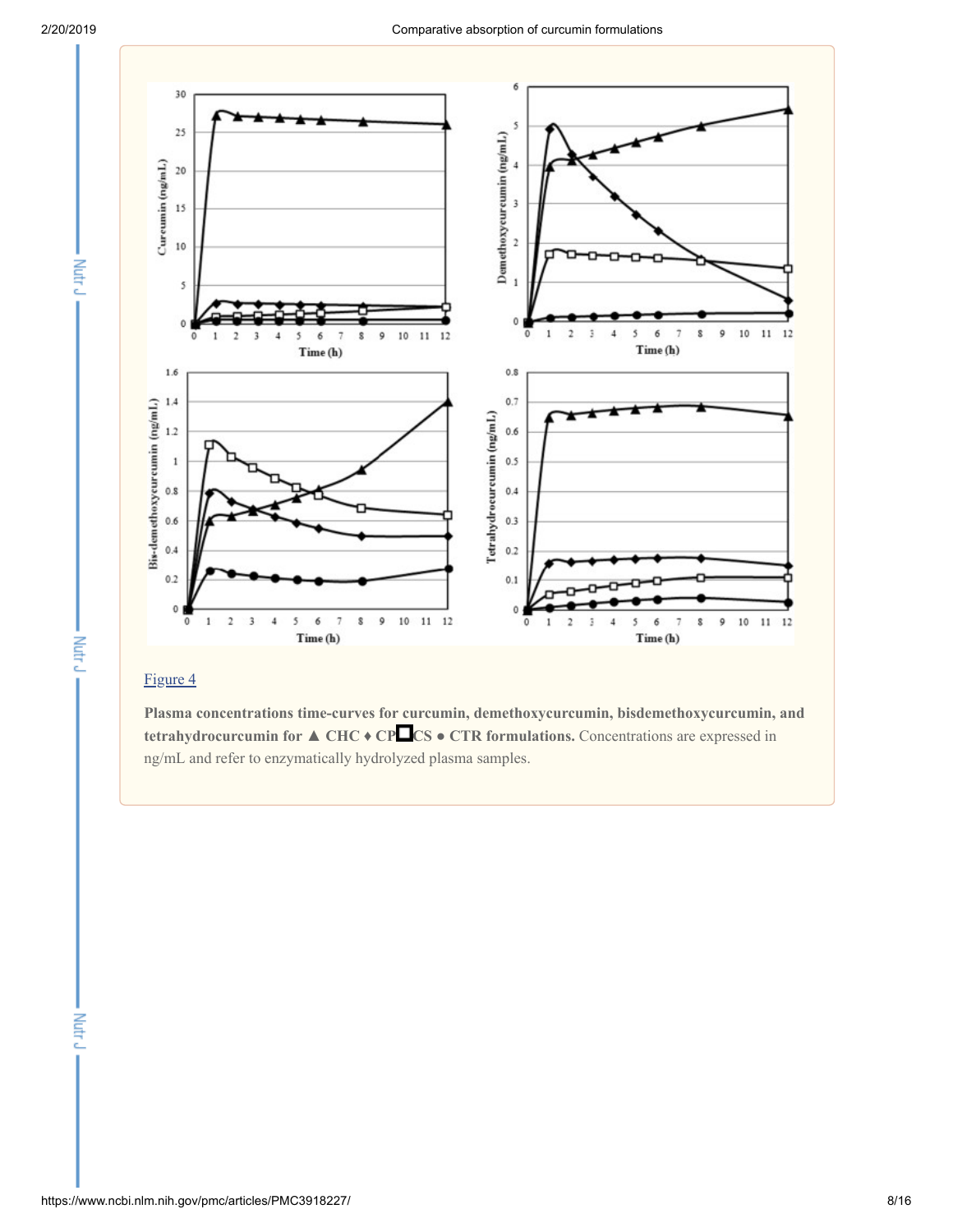Nutr<sub>J</sub>

Nutr<sub>J</sub>



# [Figure](https://www.ncbi.nlm.nih.gov/pmc/articles/PMC3918227/figure/F5/) 5

**Plasma concentration time-curve for total curcuminoids in the validated HPLC-MS/MS assay of plasma samples for ▲ CHC** ♦ **CP CS ● CTR formulations after oral administration of 376 mg of total curcuminoids for CHC, CTR and CP and 1,800 mg of total curcuminoids for CS.** Concentrations are expressed in ng/mL and refer to the total amount of all four curcuminoids.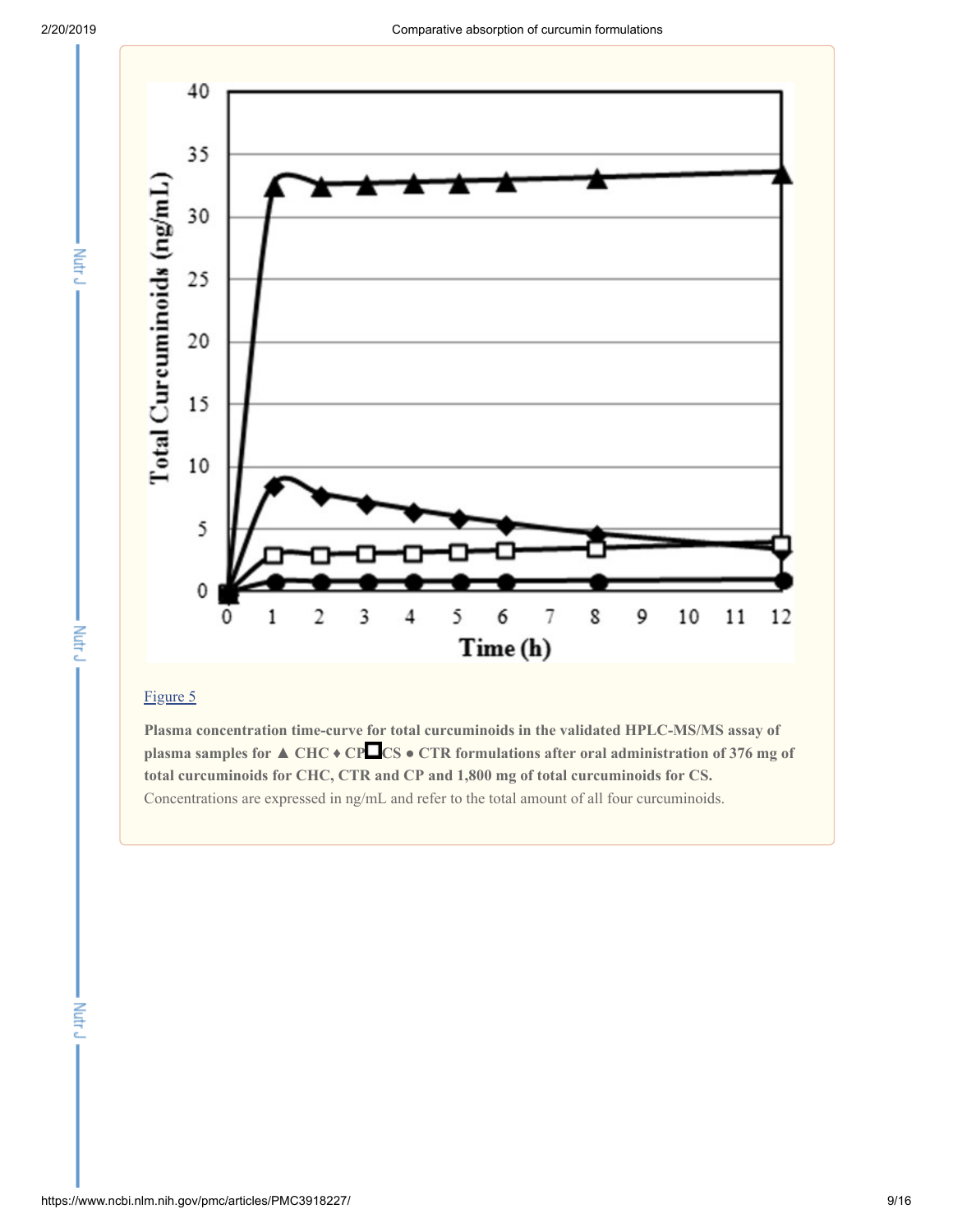- Nutr J

# Table 1

**Pharmacokinetic parameters of curcuminoid concentrations Area Under the Curve (AUC),** *c* **max ,** *t* **max , and relative absorption for each formulation**

Nutr J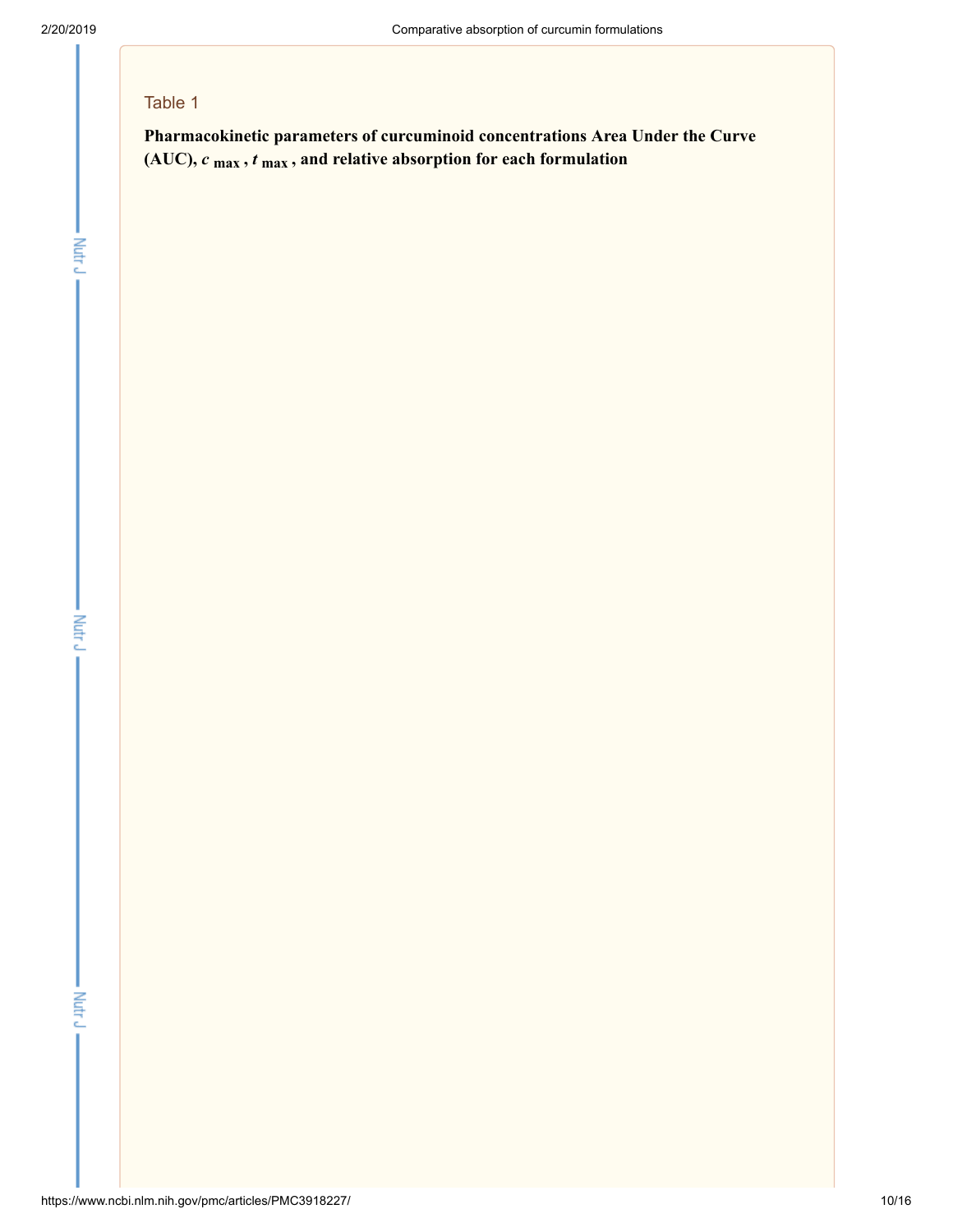Mutri J

Mutr

Nutr<sub>J</sub>

2/20/2019 Comparative absorption of curcumin formulations

| Curcuminoid          | Formulation            | $AUC_{0-12}$<br>(ng/mL <sup>•</sup> hr) | C <sub>max</sub><br>(ng/mL) | $t_{max}$ (h)                  | Relative<br><b>Absorption (F)</b> |
|----------------------|------------------------|-----------------------------------------|-----------------------------|--------------------------------|-----------------------------------|
|                      | $\overline{\text{CS}}$ | $10.8 \pm 1.7^X$                        | $2.3 \pm 0.3$               | $7.4 \pm 1.0^{7}$              | $1.0\,$                           |
|                      | <b>CTR</b>             | $5.8 \pm 0.1$                           | $0.5\pm0.0$                 | $3.2 \pm 1.0$                  | 2.6                               |
|                      | CP                     | $28.7 \pm 2.6$ <sup>+</sup>             | $2.8 \pm 0.3$               | $1.7 \pm 1.0$                  | $12.7^{+}$                        |
| Curcumin             | <b>CHC</b>             | $307.6 \pm 44.6^{\#}$                   | $27.3 \pm 6.4^{\#}$         | $1.4 \pm 0.5$                  | $136.3^{\#}$                      |
|                      | CS                     | $18.4 \pm 2.3$                          | $1.7 \pm 0.2^X$             | $1.2 \pm 0.1$                  | $1.0\,$                           |
|                      | <b>CTR</b>             | $2.2 \pm 0.5$                           | $0.2 \pm 0.1$               | $8.1 \pm$<br>$0.2^{\wedge}$ &  | 0.6                               |
|                      | CP                     | $28.0 \pm 3.3^{\text{X}}$               | $5.0 \pm 0.7$ <sup>+</sup>  | $1.0 \pm 0.1$                  | $7.3^{+}$                         |
| Demethoxycurcumin    | <b>CHC</b>             | $54.5 \pm 8.1$ <sup>+</sup>             | $5.4 \pm 1.1$ <sup>+</sup>  | $11.9 \pm$<br>$0.1^{\wedge}$   | $14.2^{\#}$                       |
|                      | $\mathbf{C}\mathbf{S}$ | $9.3 \pm 0.8^X$                         | $1.1 \pm 0.1^{\text{X}}$    | $1.3 \pm 1.1$                  | $1.0\,$                           |
|                      | <b>CTR</b>             | $2.6 \pm 0.4$                           | $0.3 \pm 0.1$               | $11.9 \pm$<br>$0.7^{\text{A}}$ | 1.3                               |
|                      | ${\bf CP}$             | $6.7 \pm 0.3^X$                         | $0.8 \pm 0.1^{\text{X}}$    | $1.3 \pm 0.2$                  | $3.5^{+}$                         |
| Bisdemethoxycurcumin | CHC                    | $10.2 \pm 1.3$ <sup>X</sup>             | $1.4 \pm 0.2^X$             | $11.9 \pm$<br>$1.2^{\text{A}}$ | $5.3^{\#}$                        |
|                      | $\mathbf{C}\mathbf{S}$ | $1.1\pm0.1$                             | $0.1\pm0.0$                 | $8.1\pm1.1$                    | $1.0$                             |
|                      | <b>CTR</b>             | $0.3\pm0.1$                             | $0.0\pm0.0$                 | $8.2 \pm 1.0$                  | $1.3\,$                           |
|                      | ${\bf CP}$             | $1.9\pm0.2$                             | $0.2 \pm 0.0^X$             | $8.0\pm1.2$                    | $8.3^{+}$                         |
| Tetrahydrocurcumin   | ${\rm CHC}$            | $7.7 \pm 0.6^{\#}$                      | $0.7 \pm 0.0^{\#}$          | $8.0 \pm 0.8$                  | $33.5^{\#}$                       |

Open in a [separate](https://www.ncbi.nlm.nih.gov/pmc/articles/PMC3918227/table/T1/?report=objectonly) window

Data expressed as geometric (AUC,  $c_{max}$ ) or arithmetic ( $t_{max}$ ) mean $\pm$ standard errors.  $\frac{\#}{ }$ significantly different (p  $< 0.05$ ) compared to CS, CTR, and CP. significant different ( $p < 0.05$ ) compared to CS and CTR. significantly different (p < 0.05) compared to CTR. significantly different (p < 0.05) compared to CP.  $^{\&}$  significantly different  $(p < 0.05)$  compared to CS.

There were significant differences between the time of maximum plasma concentrations  $(t_{max})$  of the four products as shown by the results of a nonparametric Friedman's Test ( $\chi^2$  = 8.5 p < 0.05). Post-hoc tests of a Wilcoxon Signed Rank Test displayed that CTR had a significantly higher t<sub>max</sub> in comparison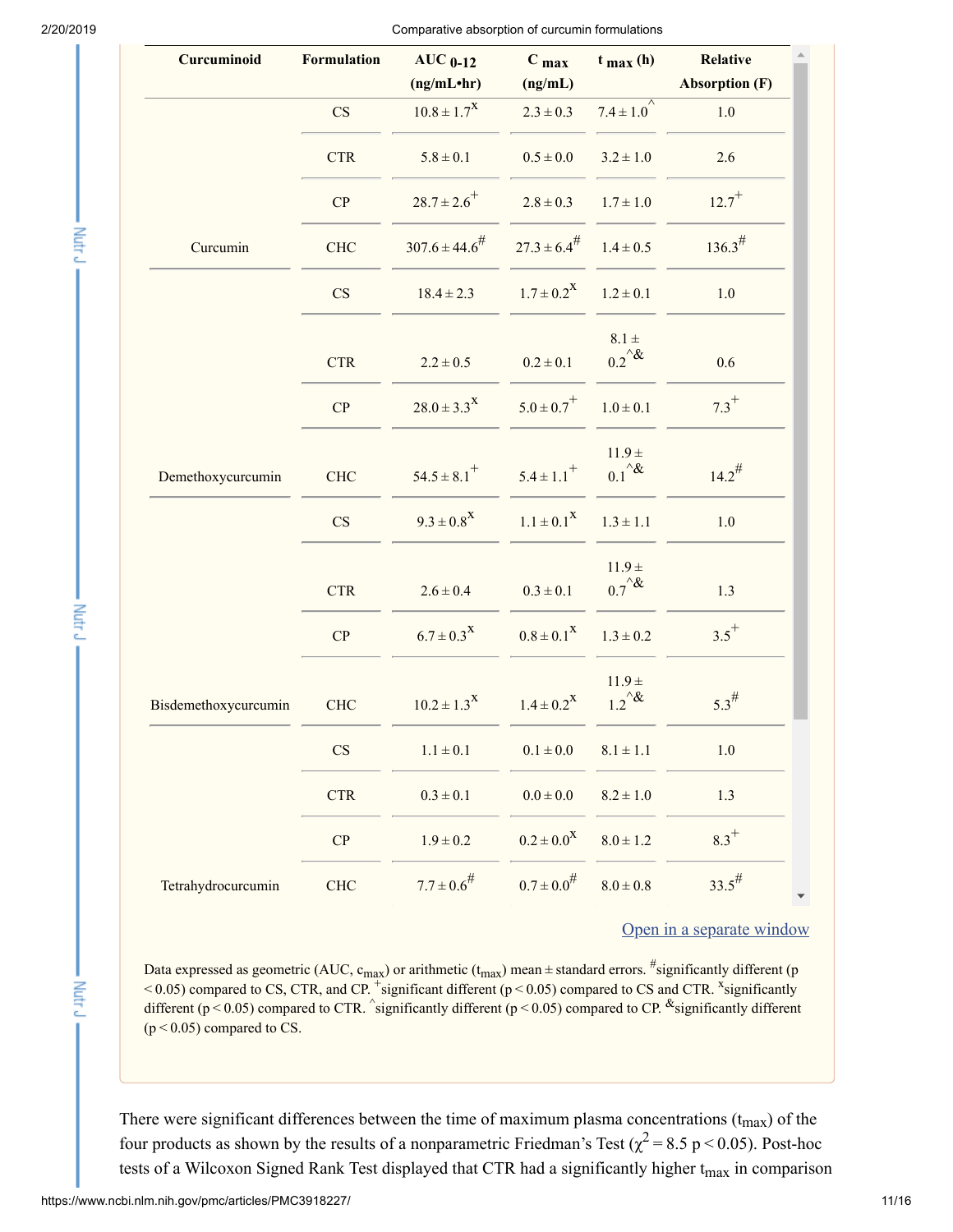#### 2/20/2019 Comparative absorption of curcumin formulations

to CP ( $Z = -2.53$  p < 0.05). Relative total curcuminoid appearance was 7.9-fold higher for CP in comparison to the unformulated CS product. CHC showed a 45.9-fold higher relative appearance over standard and was significantly improved over CS, CP and CTR.

## **Discussion**

The purpose of this study was to investigate the effects of a novel formulation of curcumin (CHC) in comparison to unformulated standard curcumin (CS) and two formulations previously shown to improve the absorption of curcuminoids (CP and CTR). The novel finding in the present study is that CHC significantly increased curcuminoid appearance in the blood in comparison to CS, CP and CTR. The 45.9-fold increased oral absorption of the CHC formulation as compared with the CS formulation is based on an increased solubility of the CHC formulation. The solubility was enhanced by dispersing a highly purified powder [with min 95% curcuminoids] in a water-soluble carrier (polyvinyl pyrrolidone) along with other encapsulating agents. Tocopherol and ascorbyl palmitate were used to prevent degradation of curcumin.

Certain health benefits associated with curcuminoids may depend on the amount and presence of methoxy groups and their effect on the phenyl ring indicating that curcumin might be the most potent individual curcuminoid. The antioxidant potency of curcuminoids decreases with a decrease in the number of methoxy groups (curcumin > demethoxycurcumin > bisdemethoxycurcumin) [\[30](#page-14-10)]. In addition, the antiulcer potency [[31](#page-14-11)] and anti-inflammatory activity [[32\]](#page-14-12) of curcumin is stronger than that of demethoxycurcumin, whereas the methoxy groups play a minor role in the growth-modulating effects of curcuminoids [[32\]](#page-14-12). Cuomo et al. [[26\]](#page-14-6) reported that the phospholipids in CP increase the appearance in the blood of demethoxylated forms of curcumin. Standard curcumin contains 4 times the amount of curcumin in comparison to demethoxycurcumin; however, the formulation with phospholipids results in demethoxycurcumin being the major plasma curcuminoid for CP, and not curcumin. The current study showed increased appearance in the blood of demethoxycurcumin for CP in comparison to curcumin and their natural ratio in the test product, whereas curcumin is the major plasma curcuminoid for CTR and CHC, which based on the desired health benefits of curcumin administration, would be the preferred profile.

Tetrahydrocurcumin plays an important role in the antioxidant mechanism of curcumin and has been shown to be the most potent antioxidant of the curcuminoids measured in this study [\[33](#page-14-13)]. In addition, tetrahydrocurcumin has been reported to have health promoting benefits. It has been shown to have greater anti-inflammatory potency than curcumin in carrageenan-induced paw edema [\[34](#page-15-0)]. Plasma concentrations of the metabolite tetrahydrocurcumin were lower than the concentrations of the three curcuminoids present in the study materials administered. CHC showed the highest concentrations of tetrahydrocurcumin, followed by CP, CS and CTR, matching the order of plasma curcumin concentrations.

This study and Cuomo et al. [\[26](#page-14-6)] showed several differences in study design. Cuomo et al. measured plasma concentrations of the samples over a 24 hour period of time compared to 12 hours as demonstrated in this study and subjects in this study were fasted while Cuomo et al. gave a high fat meal with the curcumin administration which has shown to slow the mean transit time (MTT) in the gastrointestinal tract and also improve the absorption of fat soluble ingredients. Additional differences include the fact that Cuomo et al. did not analyze the concentration of tetrahydrocurcumin in the blood plasma and did not use an internal standard. In this study an internal standard, "Salbutamol" (ISTD), was used to improve accuracy and reliability of the data outcome as previously described by Liu et al. 2006 in an absorption study in rats [\[21](#page-14-1)]. Due to the differences in design absolute values cannot be directly compared.

Nutr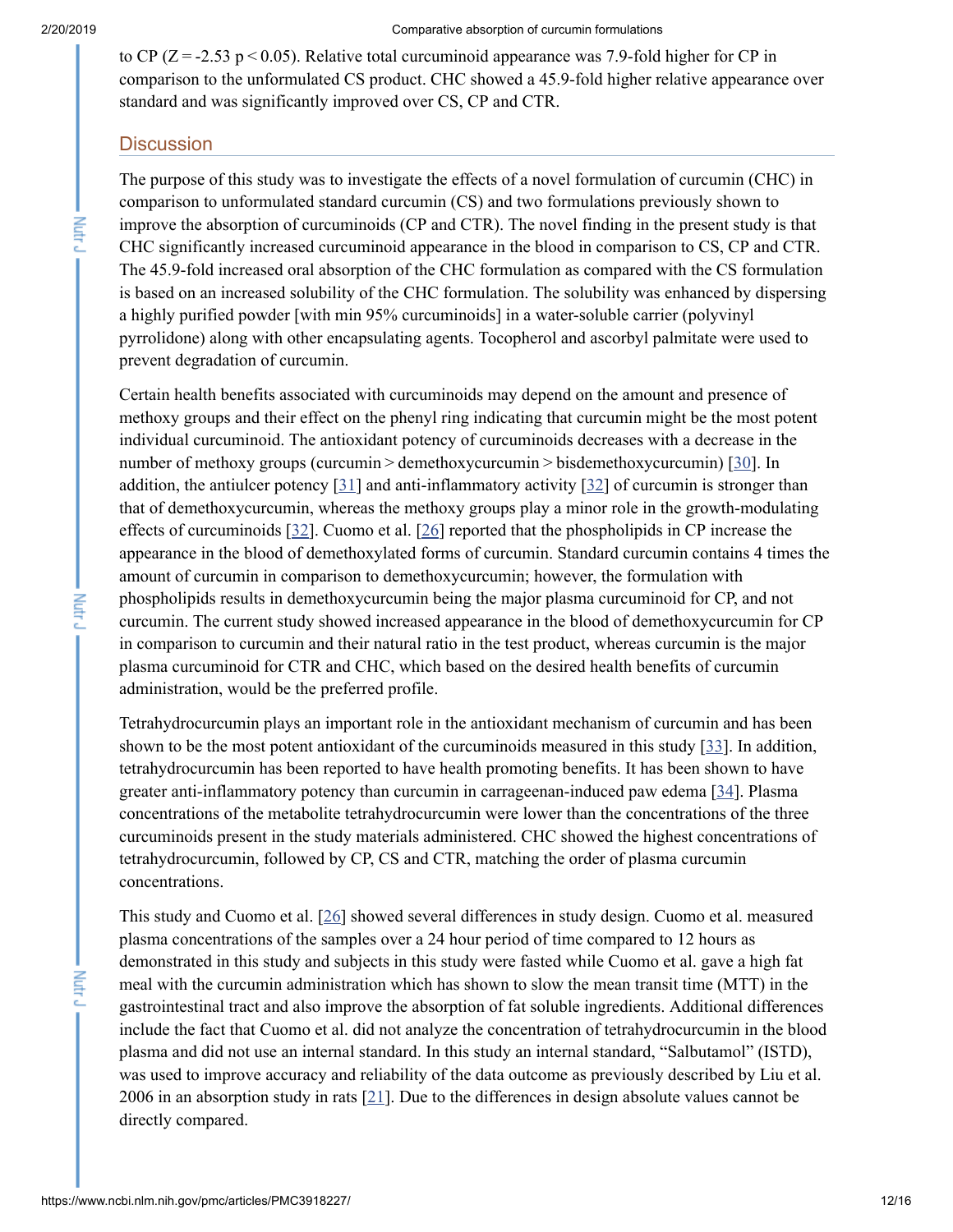#### 2/20/2019 Comparative absorption of curcumin formulations

Antony et al. studied the effects of curcumin-lecithin-piperine (CTR) or a curcumin control in 11 healthy subjects in a cross-over design with a two week wash-out period [\[25](#page-14-5)]. The analytical measurement did not use an internal standard and only determined the curcumin content in the blood for up to 8 hours after administration. The study showed a 6.9-fold increased absorption over control. Our study showed an approximately 30% increased relative absorption of CTR. In 2006, Lao et al. studied the safety and appearance in the blood of a single dose of CS, the same material we used as control in our study [\[29\]](#page-14-9). Twenty four healthy volunteers  $(n = 24)$  consumed escalating single doses of 500, 1,000, 2,000, 4,000, 6,000, 8,000, 10,000 and 12,000 mg of CS. No curcumin was detected in serum at up to 8 g of CS. Two subjects (one taking 10,000 mg, and the other taking 12,000 mg) showed low levels of curcumin whereas no plasma concentrations of curcumin were detected in the remaining subjects at the 10,000 or 12,000 mg dose levels.

The absolute values of other studies cannot be compared with the results of our study due to differences in subjects, analytical method, study design and administration of the product. The present study is the first and only study which measured the constituent parts of the curcumin formulation derived from the extraction process (curcumin, bisdemethoxycurcumin and demethoxycurcumin) and the major metabolite of orally ingested curcumin (tetrahydrocurcumin).

One limitation in the study design was the sampling time frame. Our data indicated that the curcumin half-life was estimated to be 6-7 hours and that the plasma levels of the conjugated curcuminoids were not in their elimination phase. Thus, while we sampled from 0-12 hours, we propose future research to assess a 24 hour sampling period.

# **Conclusion**

A formulation of curcumin with a combination of hydrophilic carrier, cellulosic derivatives and natural antioxidants significantly increases curcuminoid appearance in the blood in comparison to unformulated standard curcumin CS (45.9-fold), CTR (34.9-fold) and CP (5.8-fold).

# Competing interests

The authors declare that they have no competing interests.

# Authors' contributions

The manuscript was written through contributions of all authors. All authors have given approval to the final version of the manuscript.

# Acknowledgements

Financial support was given by OmniActive Health Technologies, Inc., Morristown, NJ, USA.

# References

- <span id="page-12-0"></span>1. Chen A, Xu J, Johnson AC. Curcumin inhibits human colon cancer cell growth by suppressing gene expression of epidermal growth factor receptor through reducing the activity of the transcription factor Egr-1. Oncogene. 2006;25(2):278–287. [[PubMed\]](https://www.ncbi.nlm.nih.gov/pubmed/16170359)
- <span id="page-12-1"></span>2. Bhattacharyya S, Mandal D, Sen GS, Pal S, Banerjee S, Lahiry L, Finke JH, Tannenbaum CS, Das T, Sa G. Tumor-induced oxidative stress perturbs nuclear factor-kappaB activity-augmenting tumor necrosis factor-alpha-mediated T-cell death: protection by curcumin. Cancer Res. 2007;67(1):362–370. doi: 10.1158/0008-5472.CAN-06-2583. [[PubMed](https://www.ncbi.nlm.nih.gov/pubmed/17210719)] [[CrossRef\]](https://dx.doi.org/10.1158%2F0008-5472.CAN-06-2583)
- <span id="page-12-2"></span>3. Jagetia GC, Aggarwal BB. "Spicing up" of the immune system by curcumin. J Clin Immunol. 2007;27(1):19–35. doi: 10.1007/s10875-006-9066-7. [[PubMed](https://www.ncbi.nlm.nih.gov/pubmed/17211725)] [[CrossRef\]](https://dx.doi.org/10.1007%2Fs10875-006-9066-7)

Nutr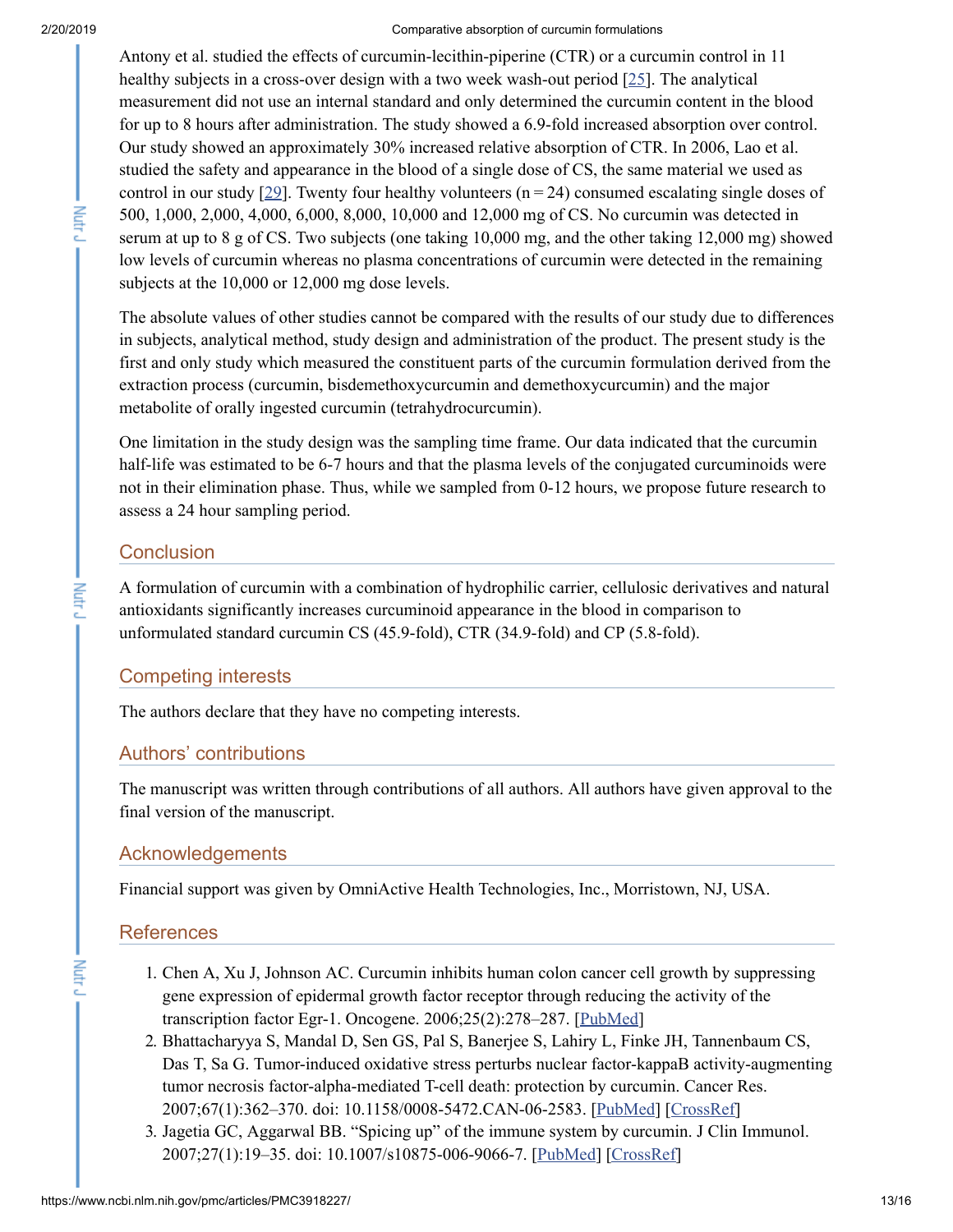- <span id="page-13-0"></span>4. DiSilvestro RA, Joseph E, Zhao S, Bomser J. Diverse effects of a low dose supplement of lipidated curcumin in healthy middle aged people. Nutr J. 2012;11:79. doi: 10.1186/1475-2891- 11-79. [PMC free [article\]](https://www.ncbi.nlm.nih.gov/pmc/articles/PMC3518252/) [\[PubMed\]](https://www.ncbi.nlm.nih.gov/pubmed/23013352) [[CrossRef](https://dx.doi.org/10.1186%2F1475-2891-11-79)]
- <span id="page-13-1"></span>5. Ringman JM, Frautschy SA, Cole GM, Masterman DL, Cummings JL. A potential role of the curry spice curcumin in Alzheimer's disease. Curr Alzheimer Res. 2005;2:131–136. doi: 10.2174/1567205053585882. [PMC free [article](https://www.ncbi.nlm.nih.gov/pmc/articles/PMC1702408/)] [[PubMed](https://www.ncbi.nlm.nih.gov/pubmed/15974909)] [\[CrossRef\]](https://dx.doi.org/10.2174%2F1567205053585882)
- <span id="page-13-2"></span>6. Chuengsamarn S, Rattanamongkolgul S, Luechapudiporn R, Phisalaphong C, Jirawatnotai S. Curcumin extract for prevention of type 2 diabetes. Diabetes Care. 2012;35(11):2121–2127. doi: 10.2337/dc12-0116. [PMC free [article\]](https://www.ncbi.nlm.nih.gov/pmc/articles/PMC3476912/) [\[PubMed\]](https://www.ncbi.nlm.nih.gov/pubmed/22773702) [\[CrossRef\]](https://dx.doi.org/10.2337%2Fdc12-0116)
- <span id="page-13-3"></span>7. Chandran B, Goel A. A randomized, pilot study to assess the efficacy and safety of curcumin in patients with active rheumatoid arthritis. Phytother Res. 2012;26(11):1719–1725. doi: 10.1002/ptr.4639. [\[PubMed\]](https://www.ncbi.nlm.nih.gov/pubmed/22407780) [\[CrossRef\]](https://dx.doi.org/10.1002%2Fptr.4639)
- <span id="page-13-4"></span>8. Ali T, Shakir F, Morton J. Curcumin and inflammatory bowel disease: biological mechanisms and clinical implication. Digestion. 2012;85(4):249–255. doi: 10.1159/000336720. [[PubMed\]](https://www.ncbi.nlm.nih.gov/pubmed/22950087) [\[CrossRef\]](https://dx.doi.org/10.1159%2F000336720)
- <span id="page-13-5"></span>9. Anand P, Kunnumakkara AB, Newman RA, Aggarwal BB. Bioavailability of curcumin: problems and promises. Mol Pharm. 2007;4(6):807–818. doi: 10.1021/mp700113r. [\[PubMed\]](https://www.ncbi.nlm.nih.gov/pubmed/17999464) [\[CrossRef\]](https://dx.doi.org/10.1021%2Fmp700113r)
- <span id="page-13-6"></span>10. Akazawa N, Choi Y, Miyaki A, Tanabe Y, Sugawara J, Ajisaka R, Maeda S. Curcumin ingestion and exercise training improve vascular endothelial function in postmenopausal women. Nutr Res. 2012;32(10):795–799. doi: 10.1016/j.nutres.2012.09.002. [\[PubMed](https://www.ncbi.nlm.nih.gov/pubmed/23146777)] [[CrossRef](https://dx.doi.org/10.1016%2Fj.nutres.2012.09.002)]
- <span id="page-13-7"></span>11. Sugawara J, Akazawa N, Miyaki A, Choi Y, Tanabe Y, Imai T, Maeda S. Effect of endurance exercise training and curcumin intake on central arterial hemodynamics in postmenopausal women: pilot study. Am J Hypertens. 2012;25(6):651–656. doi: 10.1038/ajh.2012.24. [[PubMed\]](https://www.ncbi.nlm.nih.gov/pubmed/22421908) [\[CrossRef\]](https://dx.doi.org/10.1038%2Fajh.2012.24)
- <span id="page-13-8"></span>12. Joe B, Vijaykumar M, Lokesh BR. Biological properties of curcumin-cellular and molecular mechanisms of action. Crit Rev Food Sci Nutr. 2004;44(2):97–111. doi: 10.1080/10408690490424702. [\[PubMed\]](https://www.ncbi.nlm.nih.gov/pubmed/15116757) [[CrossRef\]](https://dx.doi.org/10.1080%2F10408690490424702)
- <span id="page-13-9"></span>13. Shishodia S, Sethi G, Aggarwal BB. Curcumin: getting back to the roots. Ann N Y Acad Sci. 2005;1056:206–217. doi: 10.1196/annals.1352.010. [[PubMed\]](https://www.ncbi.nlm.nih.gov/pubmed/16387689) [\[CrossRef\]](https://dx.doi.org/10.1196%2Fannals.1352.010)
- <span id="page-13-10"></span>14. Ataie A, Sabetkasaei M, Haghparast A, Moghaddam A, Kazeminejad B. Neuroprotective effects of the polyphenolic antioxidant agent, Curcumin, against homocysteine-induced cognitive impairment and oxidative stress in the rat. Pharmacol Biochem Behav. 2010;96:378–385. doi: 10.1016/j.pbb.2010.06.009. [[PubMed](https://www.ncbi.nlm.nih.gov/pubmed/20619287)] [\[CrossRef](https://dx.doi.org/10.1016%2Fj.pbb.2010.06.009)]
- <span id="page-13-11"></span>15. Naik S, Thakare V, Patil S. Protective effect of curcumin on experimentally induced inflammation, hepatotoxicity and cardiotoxicity in rats: evidence of its antioxidant property. Exp Toxicol Pathol. 2011;63:419–431. doi: 10.1016/j.etp.2010.03.001. [\[PubMed\]](https://www.ncbi.nlm.nih.gov/pubmed/20363603) [[CrossRef](https://dx.doi.org/10.1016%2Fj.etp.2010.03.001)]
- <span id="page-13-12"></span>16. Li S, Yuan W, Deng G, Wang P, Yang P, Aggarwal BB. Chemical composition and product quality control of turmeric (*Curcuma longa* L.) Pharmaceutical Crops. 2011;2:28–54.
- <span id="page-13-13"></span>17. Wahlström B, Blennow G. A study on the fate of curcumin in the rat. Acta Pharmacol Toxicol (Copenh) 1978;43:86–92. [\[PubMed\]](https://www.ncbi.nlm.nih.gov/pubmed/696348)
- <span id="page-13-14"></span>18. Vareed SK, Kakarala M, Ruffin MT, Crowell JA, Normolle DP, Djuric Z, Brenner DE. Pharmacokinetics of curcumin conjugate metabolites in healthy human subjects. Cancer Epidemiol Biomarkers Prev. 2008;17:1411–1417. doi: 10.1158/1055-9965.EPI-07-2693. [PMC free [article\]](https://www.ncbi.nlm.nih.gov/pmc/articles/PMC4138955/) [\[PubMed](https://www.ncbi.nlm.nih.gov/pubmed/18559556)] [[CrossRef](https://dx.doi.org/10.1158%2F1055-9965.EPI-07-2693)]
- <span id="page-13-15"></span>19. Hassaninasab A, Hashimoto Y, Tomita-Yokotani K, Kobayashi M. Discovery of the curcumin metabolic pathway involving a unique enzyme in an intestinal microorganism. Proc Natl Acad Sci U S A. 2011;108:6615–6620. doi: 10.1073/pnas.1016217108. [PMC free [article\]](https://www.ncbi.nlm.nih.gov/pmc/articles/PMC3080977/) [\[PubMed](https://www.ncbi.nlm.nih.gov/pubmed/21467222)] [\[CrossRef\]](https://dx.doi.org/10.1073%2Fpnas.1016217108)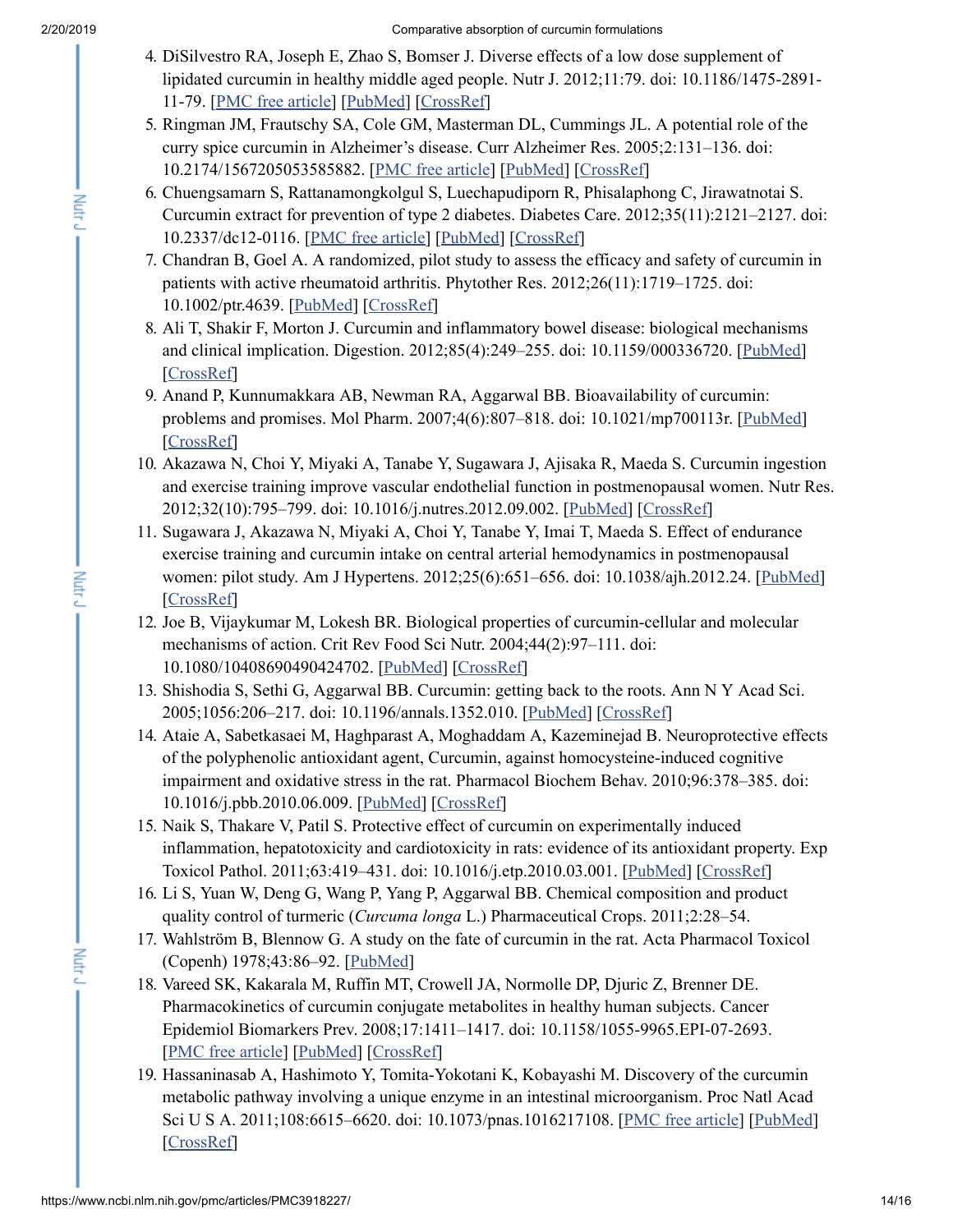Nutr

- <span id="page-14-0"></span>20. Yallapu MM, Jaggi M, Chauhan SC. Curcumin nanoformulations: a future nanomedicine for cancer. Drug Discov Today. 2012;17(1-2):71–80. doi: 10.1016/j.drudis.2011.09.009. [PMC free [article\]](https://www.ncbi.nlm.nih.gov/pmc/articles/PMC3259195/) [\[PubMed](https://www.ncbi.nlm.nih.gov/pubmed/21959306)] [[CrossRef](https://dx.doi.org/10.1016%2Fj.drudis.2011.09.009)]
- <span id="page-14-1"></span>21. Liu A, Lou H, Zhao L, Fan P. Validated LC/MS/MS assay for curcumin and tetrahydrocurcumin in rat plasma and application to pharmacokinetic study of phospholipid complex of curcumin. J Pharm Biomed Anal. 2006;40(3):720–727. doi: 10.1016/j.jpba.2005.09.032. [\[PubMed\]](https://www.ncbi.nlm.nih.gov/pubmed/16316738) [\[CrossRef\]](https://dx.doi.org/10.1016%2Fj.jpba.2005.09.032)
- <span id="page-14-2"></span>22. Yu H, Huang Q. Improving the oral bioavailability of curcumin using novel organogel-based nanoemulsions. J Agric Food Chem. 2012;60(21):5373–5379. doi: 10.1021/jf300609p. [\[PubMed](https://www.ncbi.nlm.nih.gov/pubmed/22506728)] [[CrossRef](https://dx.doi.org/10.1021%2Fjf300609p)]
- <span id="page-14-3"></span>23. Hu L, Jia Y, Niu F, Jia Z, Yabg X, Jiao K. Preparation and enhancement of oral bioavailability of curcumin using microemulsions vehicle. J Agric Food Chem. 2012;60(29):7137–7141. doi: 10.1021/jf204078t. [[PubMed\]](https://www.ncbi.nlm.nih.gov/pubmed/22587560) [[CrossRef\]](https://dx.doi.org/10.1021%2Fjf204078t)
- <span id="page-14-4"></span>24. Khalil NM, Nascimento TC, Casa DM, Dalmolin LF, Mattos AC, Hoss I, Romano MA, Mainardes RM. Pharmacokinetics of curcumin-loaded PLGA and PLGA-PEG blend nanoparticles after oral administration in rats. Colloids Surf B: Biointerfaces. 2013;101:353–360. [\[PubMed](https://www.ncbi.nlm.nih.gov/pubmed/23010041)]
- <span id="page-14-5"></span>25. Antony B, Merina B, Iyer VS, Judy N, Lennertz K, Joyal S. A pilot cross-over study to evaluate human oral bioavailability of BCM-95CG (Biocurcumax), a novel bioenhanced preparation of curcumin. Indian J Pharm Sci. 2008;70(4):445–449. doi: 10.4103/0250-474X.44591. [PMC free [article\]](https://www.ncbi.nlm.nih.gov/pmc/articles/PMC2792534/) [\[PubMed](https://www.ncbi.nlm.nih.gov/pubmed/20046768)] [[CrossRef](https://dx.doi.org/10.4103%2F0250-474X.44591)]
- <span id="page-14-6"></span>26. Cuomo J, Appendino G, Dern AS, Schneider E, McKinnon TP, Brown MJ, Togni S, Dixon BM. Comparative absorption of a standardized curcuminoid mixture and its lecithin formulation. J Nat Prod. 2011;74(4):664–669. doi: 10.1021/np1007262. [\[PubMed\]](https://www.ncbi.nlm.nih.gov/pubmed/21413691) [[CrossRef](https://dx.doi.org/10.1021%2Fnp1007262)]
- <span id="page-14-7"></span>27. Sasaki H, Sunagawa Y, Takahashi K, Imaizumi A, Fukuda H, Hashimoto T, Wada H, Katanasaka Y, Kakeya H, Fujita M, Hasegawa K, Morimoto T. Innovative preparation of curcumin for improved oral bioavailability. Biol Pharm Bull. 2011;34(5):660–665. doi: 10.1248/bpb.34.660. [\[PubMed](https://www.ncbi.nlm.nih.gov/pubmed/21532153)] [[CrossRef](https://dx.doi.org/10.1248%2Fbpb.34.660)]
- <span id="page-14-8"></span>28. Kulkarni SK, Akula KK, Deshpande J. Evaluation of antidepressant-like activity of novel watersoluble curcumin formulations and St. John's wort in behavioral paradigms of despair. Pharmacology. 2012;89(1-2):83-90. doi: 10.1159/000335660. [[PubMed\]](https://www.ncbi.nlm.nih.gov/pubmed/22343362) [[CrossRef\]](https://dx.doi.org/10.1159%2F000335660)
- <span id="page-14-9"></span>29. Lao CD, Ruffin MT, Normolle D, Heath DD, Murray SI, Bailey JM, Boggs ME, Crowell J, Rock CL, Brenner DE. Dose escalation of a curcuminoid formulation. BMC Complement Altern Med. 2006;6:10. doi: 10.1186/1472-6882-6-10. [PMC free [article\]](https://www.ncbi.nlm.nih.gov/pmc/articles/PMC1434783/) [[PubMed\]](https://www.ncbi.nlm.nih.gov/pubmed/16545122) [[CrossRef\]](https://dx.doi.org/10.1186%2F1472-6882-6-10)
- <span id="page-14-10"></span>30. Jayaprakasha GK, Jaganmohan Rao L, Sakariah KK. Antioxidant activities of curcumin, demethoxycurcumin and bisdemethoxycurcumin. Food Chem. 2006;98(4):720–724. doi: 10.1016/j.foodchem.2005.06.037. [\[CrossRef](https://dx.doi.org/10.1016%2Fj.foodchem.2005.06.037)]
- <span id="page-14-11"></span>31. Mahattanadul S, Panichayupakaranant P, Tungsinmonkong K. Comparison of the inhibitory potency of curcumin, demethoxycurcumin and bisdemethoxycurcumin on iNOS-derived NO in activated macrophages and on gastric ulcer in rats. Planta Med. 2009;75(9):J22.
- <span id="page-14-12"></span>32. Sandur SK, Pandey MK, Sung B, Ahn KS, Murakami A, Sethi G, Limtrakul P, Badmaev V, Aggarwal BB. Curcumin, demethoxycurcumin, bisdemethoxycurcumin, tetrahydrocurcumin and turmerones differentially regulate anti-inflammatory and anti-proliferative responses through a ROS-independent mechanism. Carcinogensis. 2007;28(8):1765–1773. doi: 10.1093/carcin/bgm123. [\[PubMed\]](https://www.ncbi.nlm.nih.gov/pubmed/17522064) [[CrossRef](https://dx.doi.org/10.1093%2Fcarcin%2Fbgm123)]
- <span id="page-14-13"></span>33. Osawa T, Sugiyama Y, Inayoshi M, Kawakishi S. Antioxidative activity of tetrahydrocurcuminoids. Biosci Biotechnol Biochem. 1995;59(9):1609–1612. doi: 10.1271/bbb.59.1609. [\[PubMed\]](https://www.ncbi.nlm.nih.gov/pubmed/8520105) [[CrossRef](https://dx.doi.org/10.1271%2Fbbb.59.1609)]